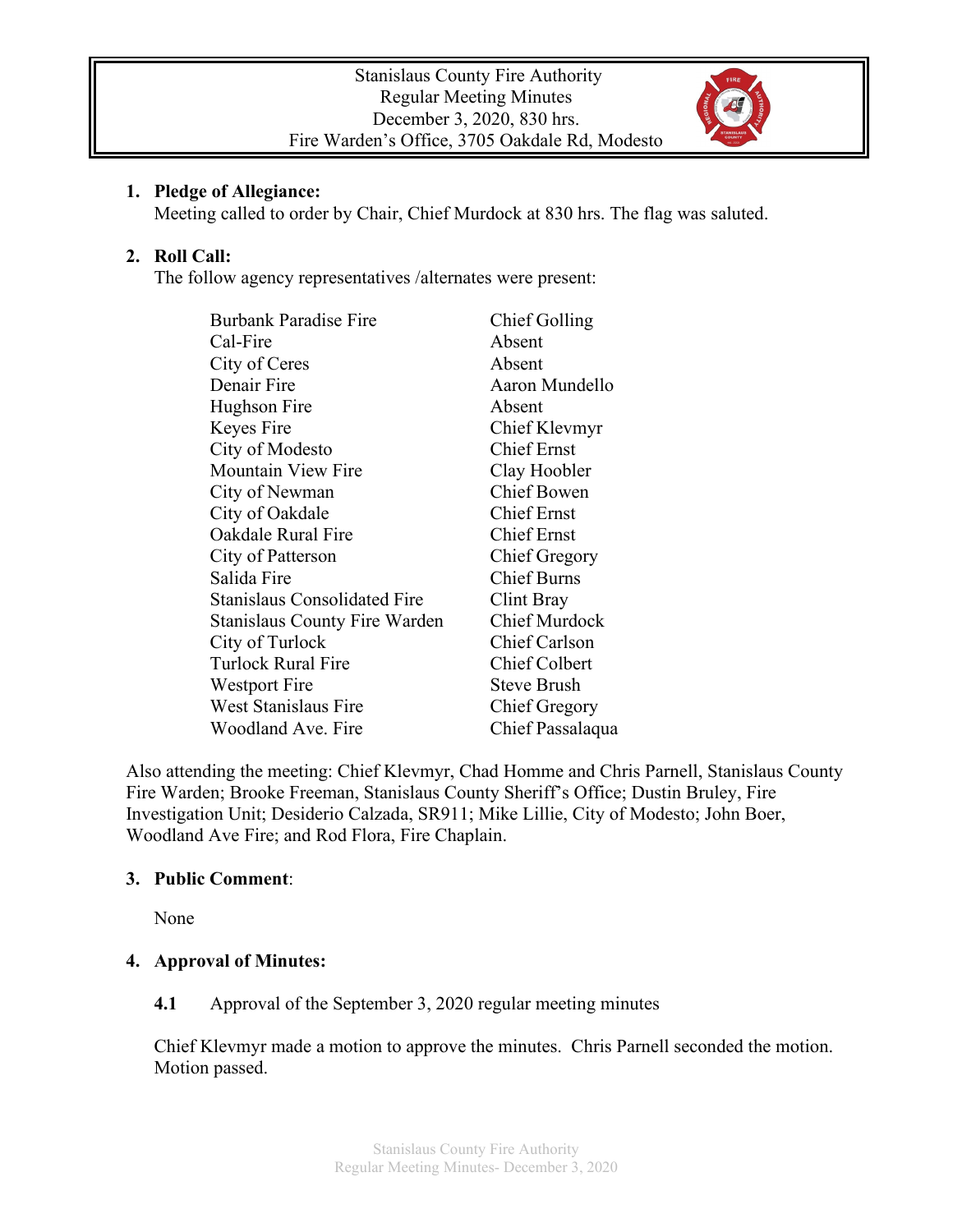### **5. Staff / Committee Reports:**

### **5.1 Fire Investigation Report**

• Dustin Bruley reported there were 169 investigations during the reporting period that included 2 fatal fires and 16 arrests. A summary report was included in the agenda packet.

# **5.2 Fire Prevention Report**

• Chief Klevmyr reported on behalf of Chief Crook. Fire Prevention staff are currently working on school inspections, hotels and motels and vegetation complaints. Detailed report included with agenda packet.

## **5.3 Fire Communications Report**

- Communications Coordinator Chad Homme reported:
	- o He has arranged a demonstration of the new MDC computers for Fire Agencies. Dell, GeTac, and Panasonic will all have units to view at the Communications Advisory Committee meeting on 12/8/20.
	- o AB109 project continues on schedule.
	- o All equipment from USDD for the Phoenix alerting has been ordered and is in the process of being received.
	- o All of the new voice pagers are ordered and expected to arrive prior to January 1<sup>st</sup>.
	- o Mobile radio installation is taking place and all agencies will be contacted as your installs get closer.
	- o We are changing the Everbridge caller ID to 88911 for Public Safety Agency messaging effective 12/03/2020.

# **5.4 Administration & Support Report**

- Finance Manager Brooke Freeman provided a copy on the RFA Budget Actuals for Fiscal Year 2020-2021.
- A vehicle was ordered for the Fire Investigation Unit.
- Chief Murdock sent a copy of the draft HazMat MOU to Chief Ernst for review.

# **5.5 Reports from Fire Authority member agencies**

- The Keyes Fire Chief has stepped down. Raj Singh is interim Chief.
- City of Patterson is hiring Paramedics.
- Salida is hiring Engineers.

### **6. Agenda Items:**

### **6.1 Approval to move the Fire Chaplain Program under the Regional Fire Authority**

Chief Murdock presented the Fire Chaplain Program. Fire Chaplain's trained for the program are Rod Flora, Tera Wise, Richard Murdock, Erik Klevmyr and Chris Parnell.

Motion made by Steve Brush to approve. Second by Chief Passalaqua. Motion passed.

#### **6.2 Approval to develop a process for agencies to request funding for Benefit Assessments**